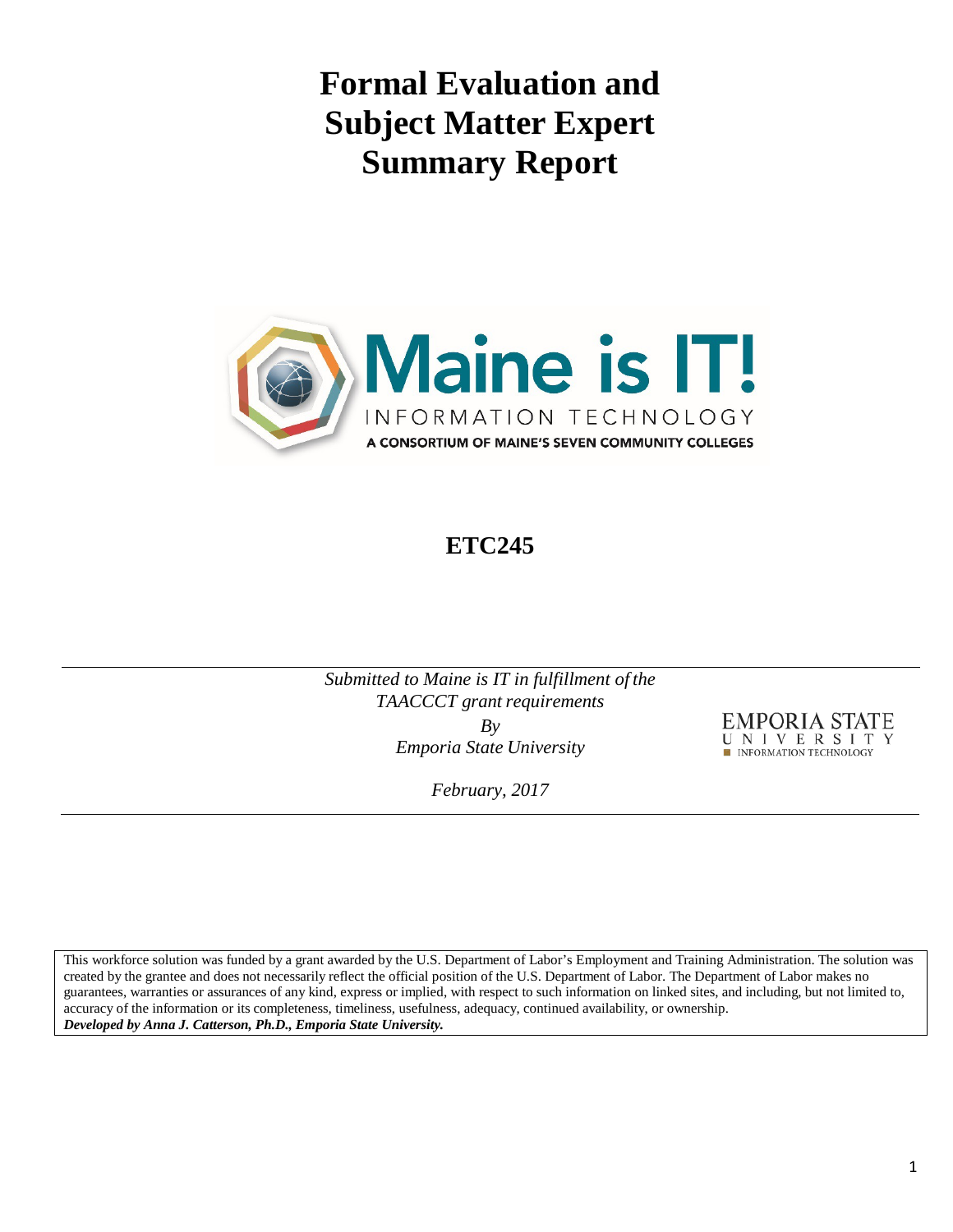| EMPORIA STAT                 |  |  |  |  |
|------------------------------|--|--|--|--|
| UNIVERSIT                    |  |  |  |  |
| <b>NEORMATION TECHNOLOGY</b> |  |  |  |  |

| <b>Course Review for:</b> Maine is IT |                          |
|---------------------------------------|--------------------------|
| <b>Course:</b>                        | KVCC ETC245              |
| <b>Reviewed by:</b>                   | Anna J. Catterson, Ph.D. |
| Date:                                 | February 8, 2017         |

### **Part 1: Course Review**

| A. Course Review & Introduction (16 points total)                                                   |   |  |
|-----------------------------------------------------------------------------------------------------|---|--|
|                                                                                                     |   |  |
| 1.1 Instructions made clear how to get started and where to find various course components.         | 3 |  |
| 1.2 Learners are introduced to the purpose and structure of the course.                             | 3 |  |
| 1.3 Etiquette expectations (sometimes called "netiquette") for online discussions, email, and other | 2 |  |
| forms of communication are clearly stated.                                                          |   |  |
| 1.4 Course and or institutional policies with which the learner is expected to comply are clearly   | ി |  |
| stated, or a link to current policies is provided.                                                  |   |  |
| 1.5 Minimum technology requirements are clearly stated and instructions for use provided.           | 2 |  |
| 1.6 Prerequisite knowledge in the discipline and/or any required competencies are clearly stated.   |   |  |
| 1.7 Minimum technical skills expected of the learner are clearly stated.                            |   |  |
| 1.8 The self-introduction by the instructor is appropriate and is available online.                 |   |  |
| 1.9 Learners are asked to introduce themselves to the class.                                        |   |  |
| <b>Total</b>                                                                                        |   |  |

#### **Comments:**

**1.1:** A link to the LMS site was not provided. Consider adding instructions on how to access the course in the LMS. Consider adding the link to the actual course.

**1.2:** The purpose and structure for the course was explained in the syllabus.

**1.3:** Etiquette expectations (sometimes called "netiquette") for online discussions, email, and other forms of communication should be covered. Examples include:

- Be sensitive to the fact that there will be cultural and linguistic backgrounds, as well as different political and religious beliefs, plus just differences in general.
- Use good taste when composing your responses in Discussion Forums. Swearing and profanity is also part of being sensitive to your classmates and should be avoided. Also consider that slang can be misunderstood or misinterpreted.
- Don't use all capital letters when composing your responses as this is considered "shouting" on the Internet and is regarded as impolite or aggressive. It can also be stressful on the eye when trying to read your message.
- Be respectful of your others' views and opinions. Avoid "flaming" (publicly attacking or insulting) them as this can cause hurt feelings and decrease the chances of getting all different types of points of view.
- Be careful when using acronyms. If you use an acronym it is best to spell out its meaning first, then put the acronym in parentheses afterward, for example: Frequently Asked Questions (FAQs). After that you can use the acronym freely throughout your message.
- Use good grammar and spelling, and avoid using text messaging shortcuts.

**1.4:** Course and institutional policies were covered in the syllabus. Reviewer found that all policies were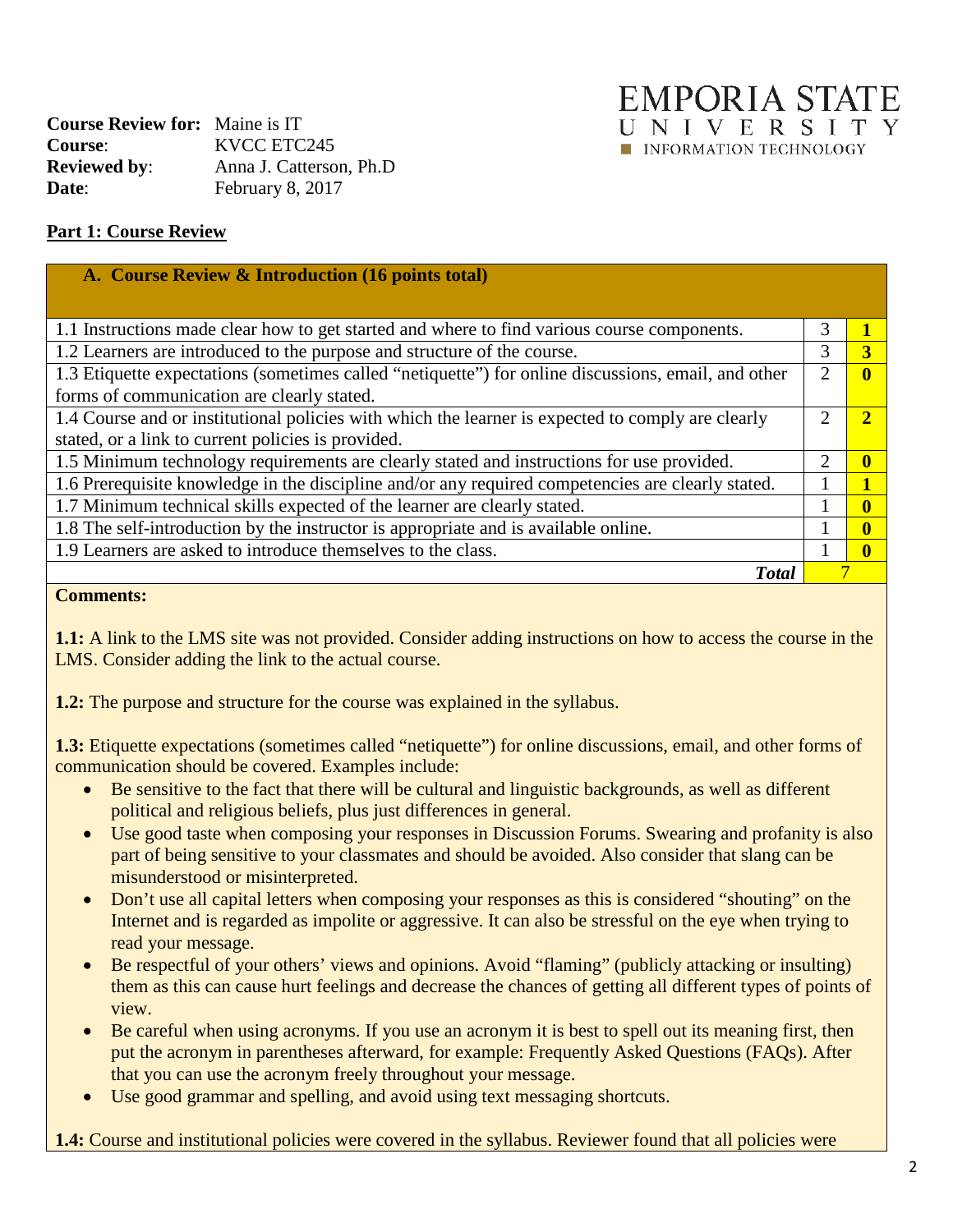covered well in the syllabus. Links to student services for each policy could be an additional item added. Some links were broken, please consider fixing. Also, please consider replacing [insert text] with the correct contact information for Students with Disabilities and Instructor contact information. This should be updated.

**1.5:** Technology requirements were not stated in the course syllabus.

**1.6:** Prerequisite knowledge of ETC110 and ETC241 required; listed on course syllabus.

**1.7:** Minimum skills were not addressed in the course syllabus.

**1.8:** Even in a face-to-face course, it is desirable to have an instructor introduction/biography available for students to access online. A short introduction with some personal information will humanize the instructor in an online course and allow students to access the information at any time in a face-to-face course. The "Secret of your success" portion of the syllabus discussed contributing to classroom discussions; so it is noted that discussions do occur – just making a link to the discussions would be helpful.

**1.9:** No discussion thread is provided for students to communicate, informally, with each other outside of the class meetings. Even in a face-to-face course, it is desirable to have a means for students to informally communicate with each other to share concerns and ask questions. See note from 1.8.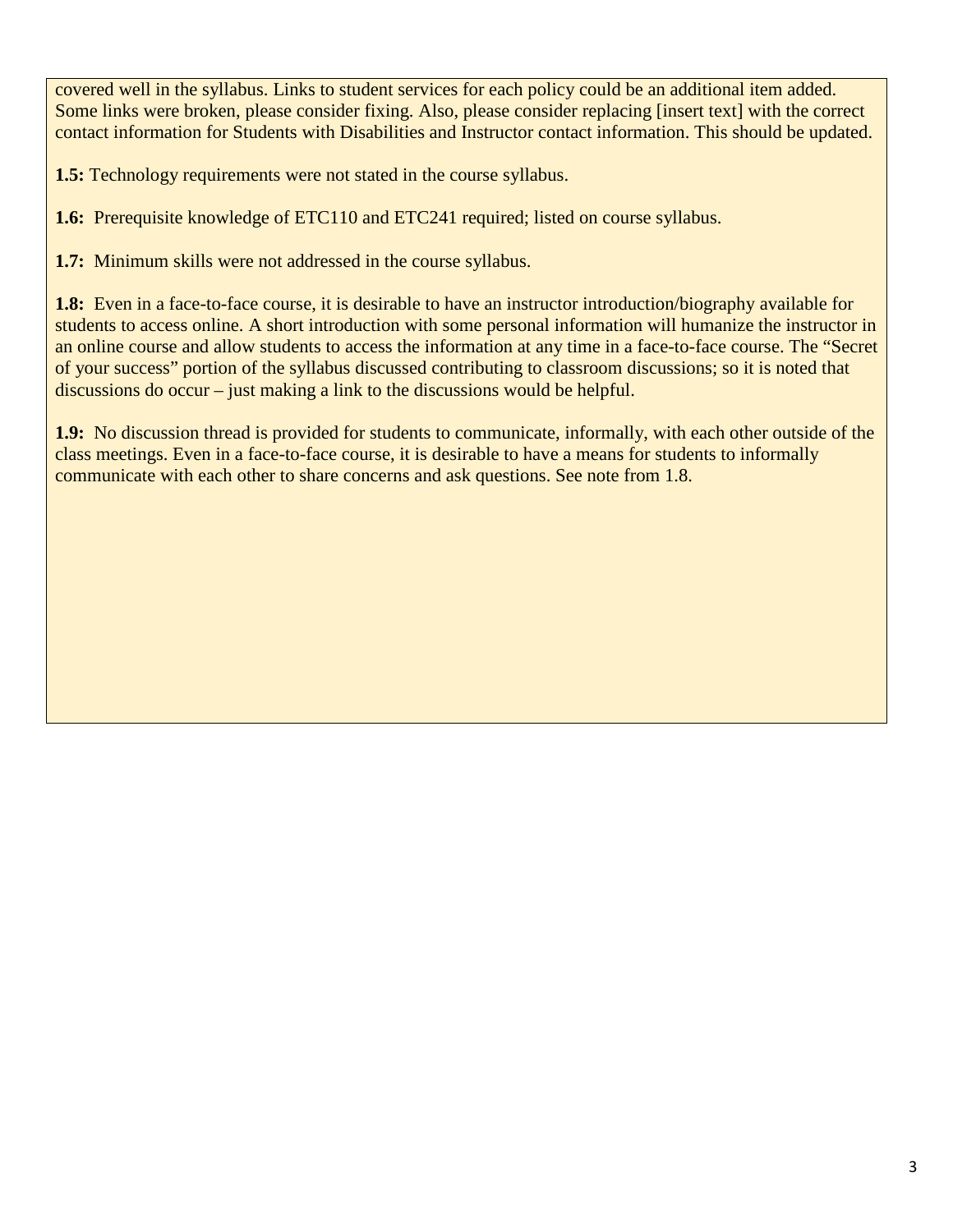| <b>B.</b> Learning Objectives $\&$ Competencies (15 points total)                                 |   |   |
|---------------------------------------------------------------------------------------------------|---|---|
|                                                                                                   |   |   |
| 2.1 The course learning objectives, or course/program competencies, describe outcomes that are    |   |   |
| measurable                                                                                        |   |   |
| 2.2 The module/unit learning objectives or competencies describe outcomes that are measurable     |   |   |
| and consistent with the course-level objectives or competencies.                                  |   |   |
| 2.3 All learning objectives and competencies are stated clearly and written from the learner's    | 3 |   |
| perspective.                                                                                      |   |   |
| 2.4 The relationship between learning objectives or competencies and course activities is clearly |   |   |
| stated.                                                                                           |   |   |
| 2.5 The learning objectives or competencies are suited to the level of the course.                | 3 | 3 |
| <b>Total</b>                                                                                      |   |   |

**2.1:** The course objectives are not measurable. All course objectives should have a direct link to the program outcomes, as well.

2.2: The learning competencies are measurable.

**2.3:** The objectives are clearly written from the learner's perspective.

**2.4:** The course activities clearly relate to the learning objectives. Reviewer suggests adding a table with activities, assessments and due dates including each of the lab projects that are assigned. Reviewer noted that 100% of the grade is strictly based on lab reports – please be specific and list the lab projects with due dates and links back to the course outcomes.

**2.5:** The objectives are suited to the level of the course.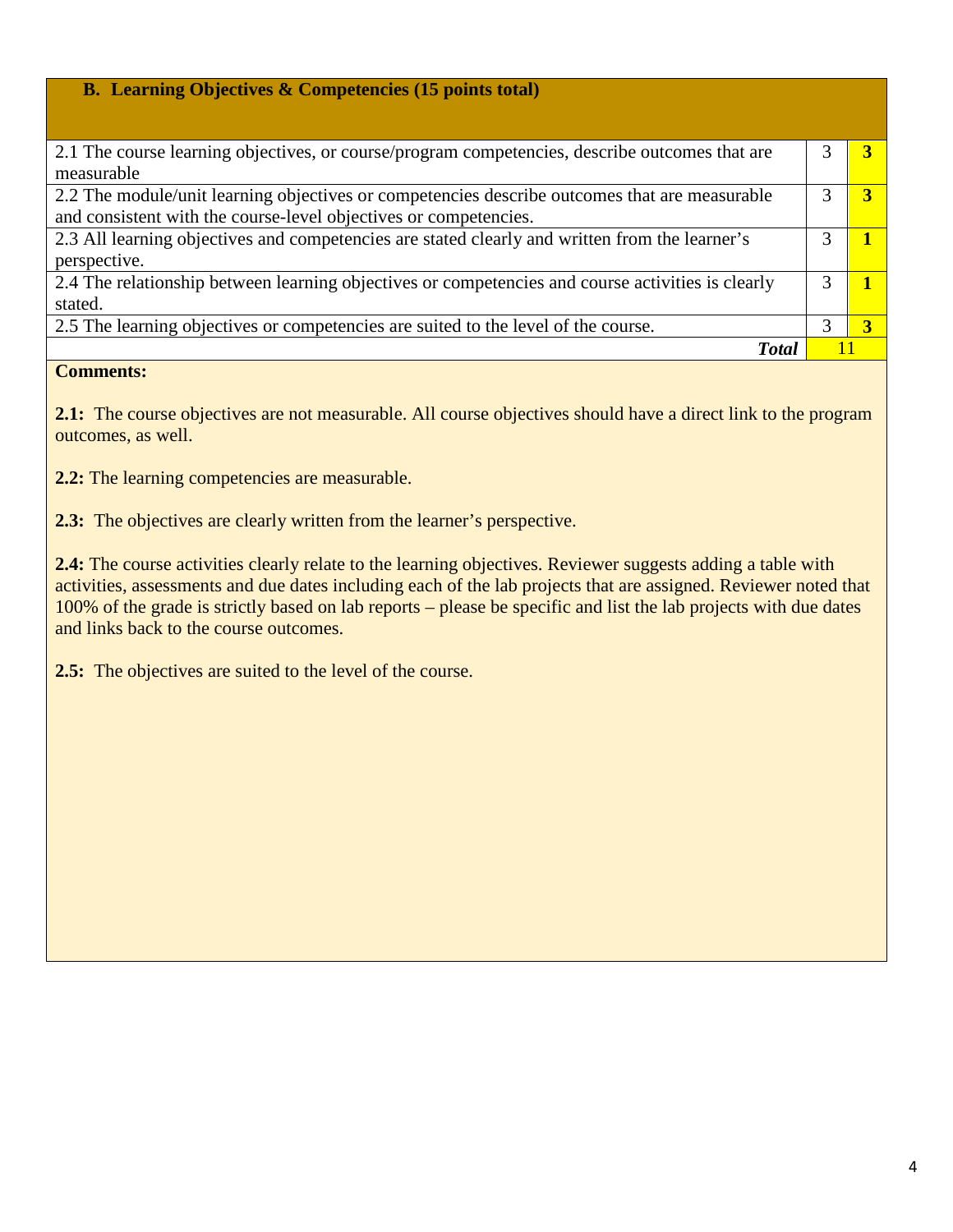| C. Assessment & Measurement (13 points total)                                                        |  |
|------------------------------------------------------------------------------------------------------|--|
|                                                                                                      |  |
| 3.1 The assessments measure the stated learning objectives or competencies.                          |  |
| 3.2 The course grading policy is stated clearly.                                                     |  |
| 3.3 Specific and descriptive criteria are provided for the evaluation of learners' work and are tied |  |
| to the course grading policy.                                                                        |  |
| 3.4 The assessment instruments selected are sequenced, varied, and suited to the learner work        |  |
| being assessed.                                                                                      |  |
| 3.5 The course provides learners with multiple opportunities to track their learning progress.       |  |
| <b>T</b> otal                                                                                        |  |

**3.1:** It is unclear if the lab projects coordinate with the learning outcomes. A curriculum map with the assessments and the specific learning outcomes is recommended. The reviewer could not locate any information related to what is pertained in each of the lab projects or how many lab projects would be assigned.

**3.2:** The grading policy is stated in the syllabus. Please consider other learning styles and it is good practice to include a mix of categories for all types of learners. Grading solely on one category may not capture the soft skills that were highlighted from the Advisory Board reports. How will they work together to collaborate and enhance their communication skills? This is a soft skill that was highlighted from multiple reports.

**3.3:** While the course syllabus indicates that lab projects will be 100% of the grade, it fails to provide any details of when those projects are due, what is required and how they align back to the learning outcomes.

**3.4:** No variation to assessments; Reviewer encourages more activities to engage students.

**3.5:** It is unclear how students will receive feedback; please provide in syllabus.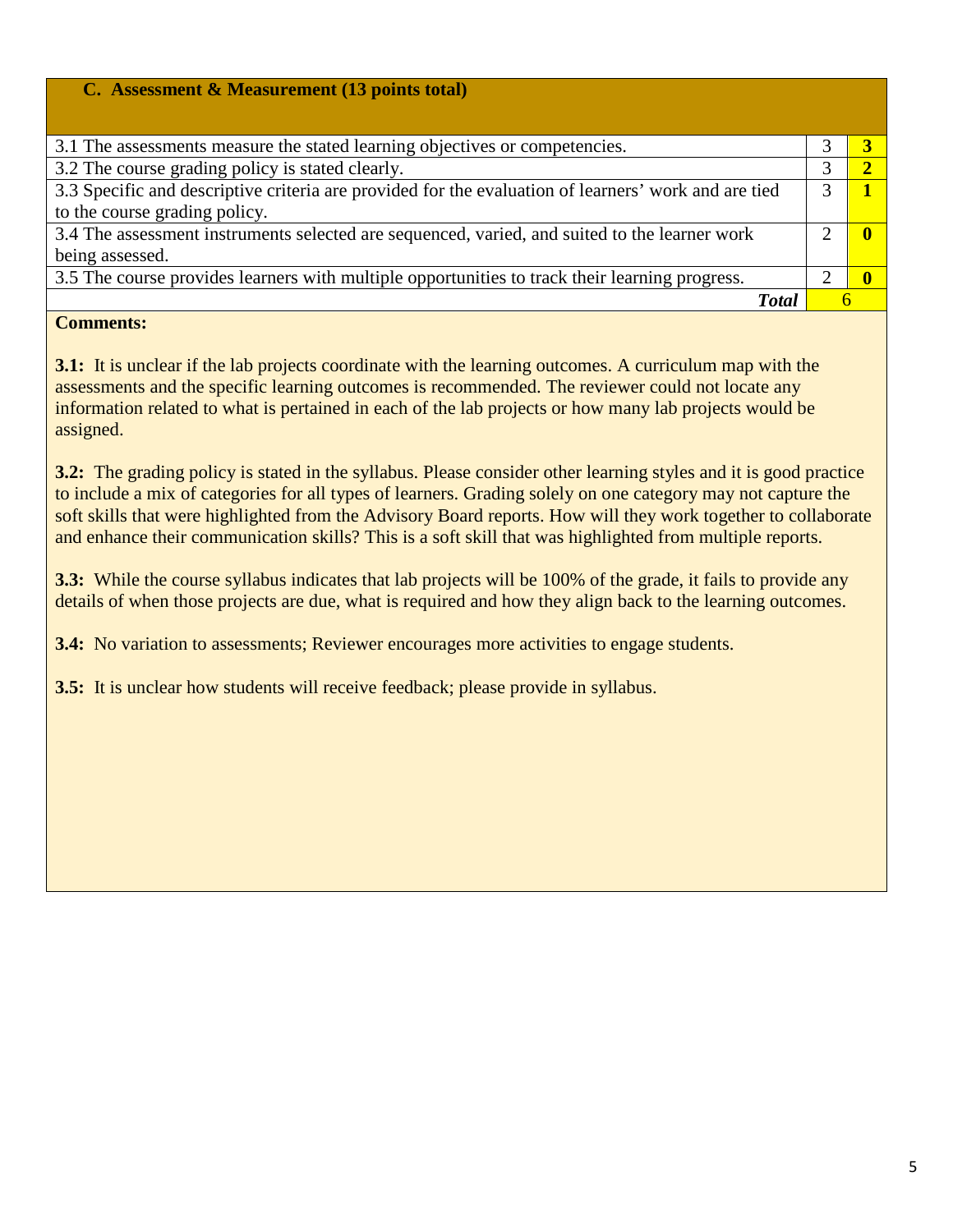| <b>D.</b> Instructional Materials (13 points total)                                                |                       |  |
|----------------------------------------------------------------------------------------------------|-----------------------|--|
|                                                                                                    |                       |  |
| 4.1 The instructional materials contribute to the achievement of the stated course and module/unit |                       |  |
| learning objectives or competencies.                                                               |                       |  |
| 4.2 Both the purpose of instructional materials and how the materials are to be used for learning  |                       |  |
| activities are clearly explained.                                                                  |                       |  |
| 4.3 All instructional materials used in the course are appropriately cited.                        | റ                     |  |
| 4.4 The instructional materials are current.                                                       | $\mathcal{D}_{\cdot}$ |  |
| 4.5 A variety of instructional materials is used in the course.                                    | າ                     |  |
| 4.6 The distinction between required and optional materials is clearly explained.                  |                       |  |
| <b>T</b> otal                                                                                      |                       |  |

**4.1:** The instructional materials align with the unit objectives stated in the syllabus. The Lab Manual contributes to the achievement. Reviewer suggests using the text from the manual to coordinate due dates and alignment with the learning outcomes.

**4.2:** The purpose of the instructional materials and their use in the course is not explained. What are the lab projects? What will students be required to do? When will they have to submit and how?

**4.3:** The reviewer did not locate citations for instructional materials. Reviewer suggests providing a citation list for all external resources; this is good practice.

**4.4:** The instructional materials are current**.**

**4.5:** The instructional materials do not vary; please consider providing other help and guides for students other than the manual.

**4.6:** With the exception of Attendance, there is no mention of optional materials.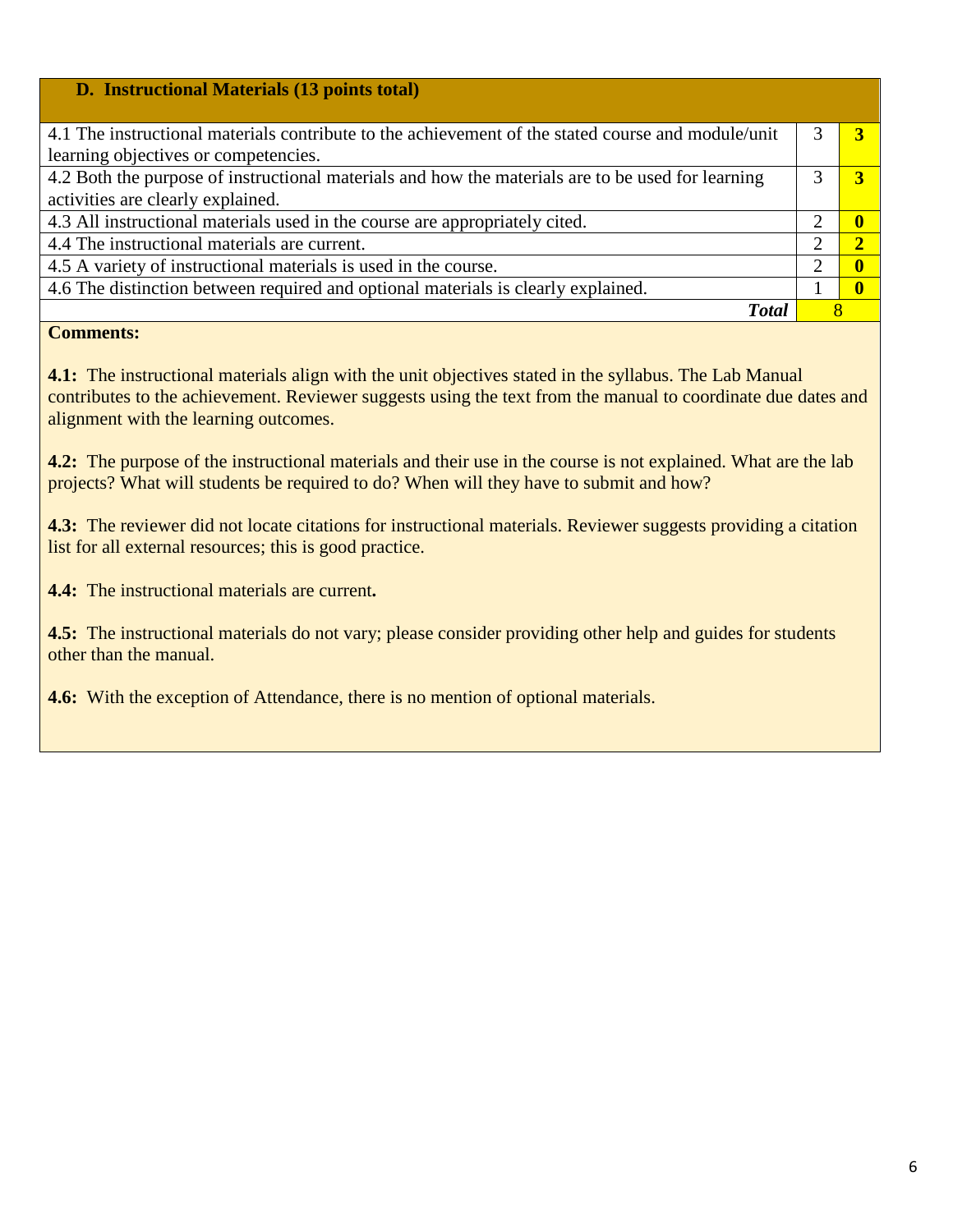| <b>E.</b> Course Activities and Learner Interaction (11 points total)                        |  |
|----------------------------------------------------------------------------------------------|--|
|                                                                                              |  |
| 5.1 The learning activities promote the achievement of the stated learning objectives or     |  |
| competencies.                                                                                |  |
| 5.2 Learning activities provide opportunities for interaction that support active learning.  |  |
| 5.3 The instructor's plan for classroom response time and feedback on assignments is clearly |  |
| stated.                                                                                      |  |
| 5.4 The requirements for learner interaction are clearly stated.                             |  |
| Total                                                                                        |  |

**5.1:** The learning activities directly support the course/unit learning objectives. (This is assumed) – Reviewer could not locate any details from the syllabus, alone. However, after a more thorough look at the Lab Manual website the projects due align to the student learning outcomes. Please consider making this clear to the students.

**5.2:** No opportunities for interactive participation or engagement exercises.

**5.3:** The syllabus has no statement as to a timetable for instructor feedback. Try to give students a reasonable timeline to expect feedback on assignments.

**5.4:** The requirements for class participation are not stated in the course syllabus. Learners should be informed of how they will interact with others in the course, especially if credit is given.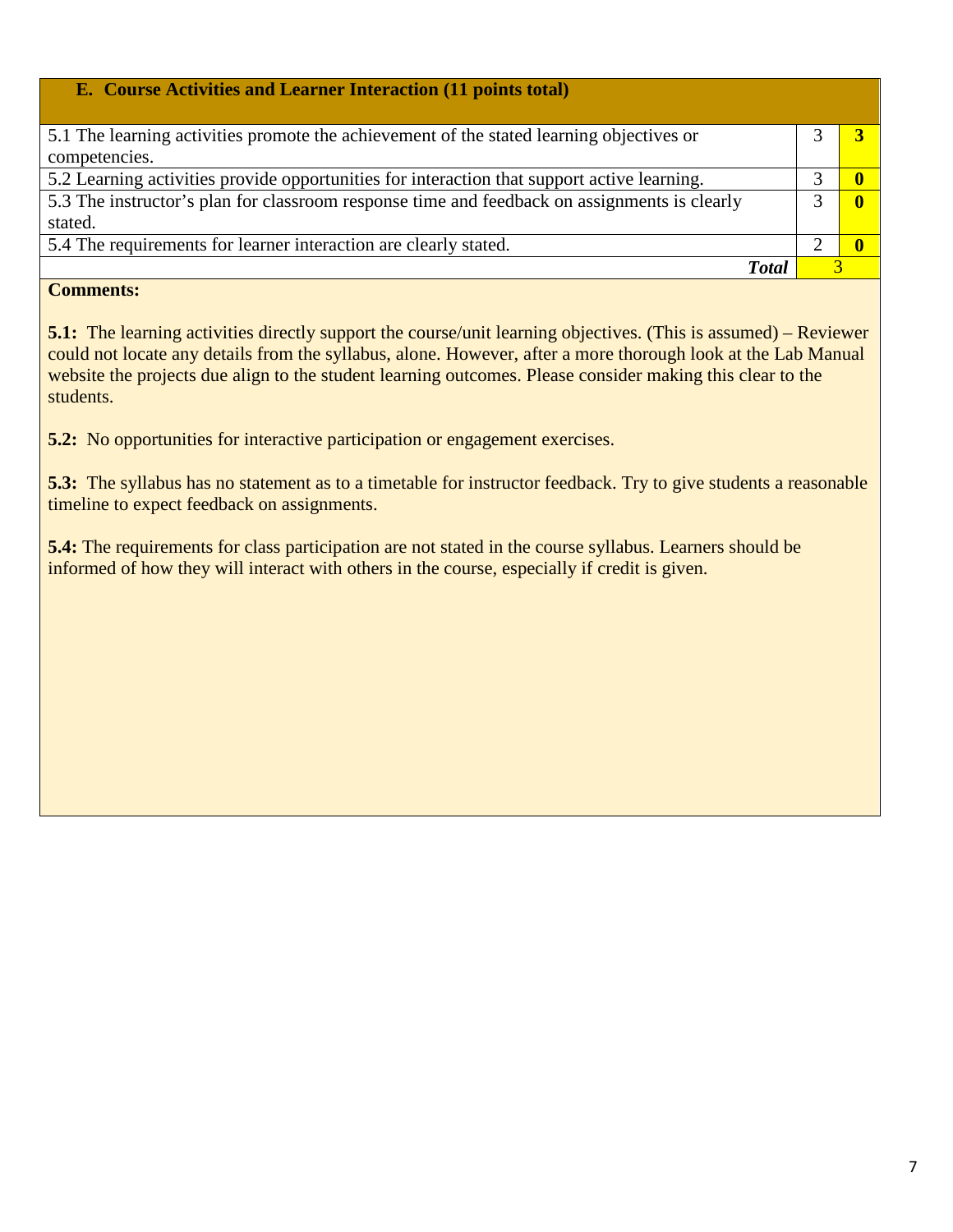| F. Course Technology (10 points total)                                                    |  |
|-------------------------------------------------------------------------------------------|--|
| 6.1 The tools used in the course support the learning objectives and competencies.        |  |
| 6.2 Course tools promote learner engagement and active learning.                          |  |
| 6.3 Technologies required in the course are readily obtainable.                           |  |
| 6.4 The course technologies are current.                                                  |  |
| 6.5 Links are provided to privacy policies for all external tools required in the course. |  |
| <b>T</b> otal                                                                             |  |

**6.1:** The tools in the course support the unit objectives. The assignments clearly state what tools/applications are needed to successfully complete the work. The Lab Manual is used 100% of the time to complete the lab projects. Consider additional tools or members from Advisory Board to help with guest presentations or engagement activities. Reviewer notes that this is strictly a lab course, however, still recommends some soft skill activities.

**6.2:** The syllabus does not state any interactive projects; if the Lab Manual provides that, consider adding another weighted group for collaborative activities. While this is a lab course, interactive components should still be considered.

**6.3:** The technologies are readily available.

**6.4:** The course technologies are current and up-to-date for the required work.

**6.5:** Privacy policies are usually available in the software use agreement. A review of the agreement for each application required in the course will insure that student data required for the use of the software is secure. Linking to the agreements will allow students to easily access the policies.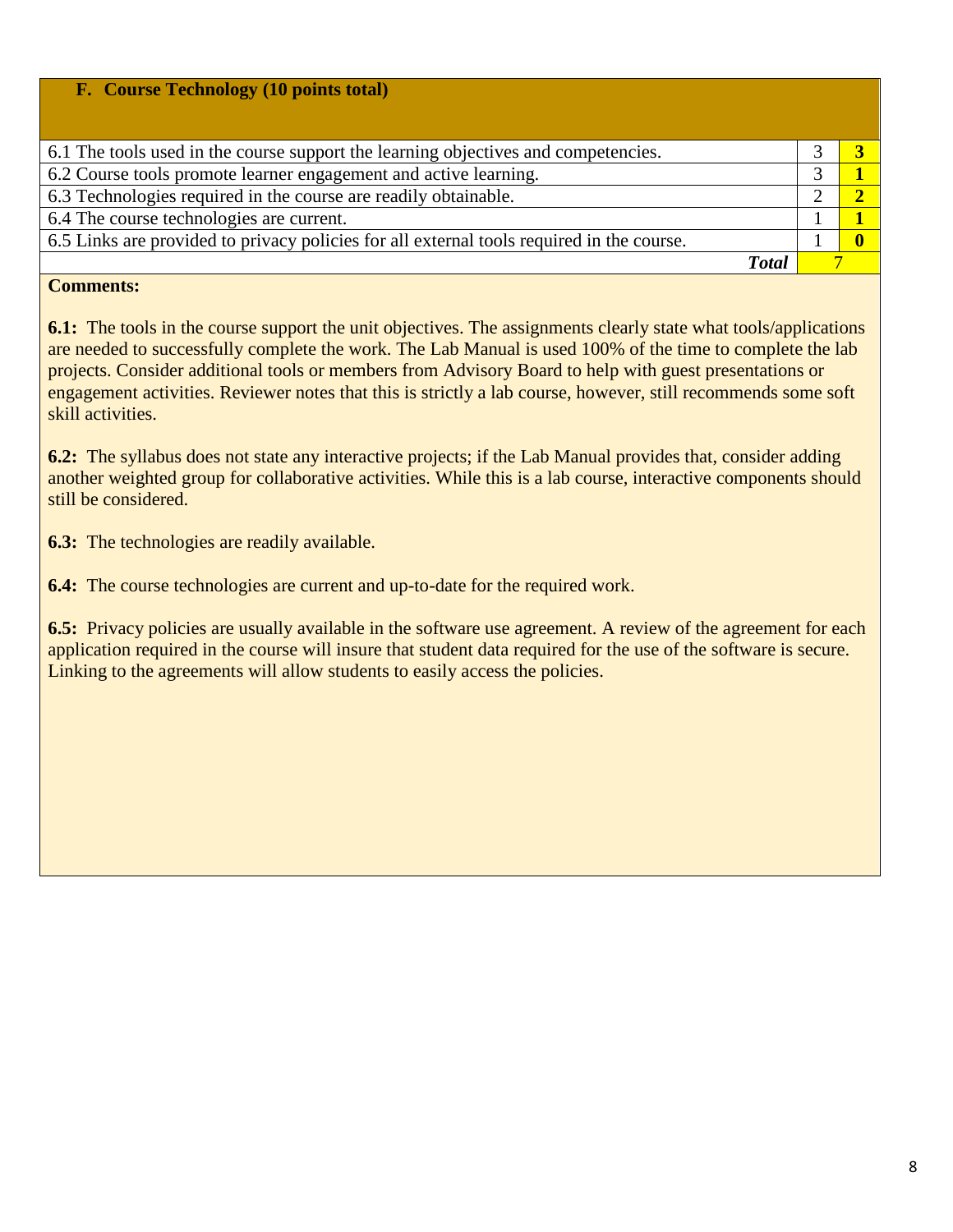| G. Learner Support (9 points total)                                                                          |  |
|--------------------------------------------------------------------------------------------------------------|--|
|                                                                                                              |  |
| 7.1 The course instructions articulate or link to a clear description of the technical support offered       |  |
| and how to obtain it.                                                                                        |  |
| 7.2 Course instructions articulate or link to the institution's accessibility policies and services.         |  |
| 7.3 Course instructions articulate or link to an explanation of how the institution's <b>academic</b>        |  |
| support services and resources can help learners succeed in the course and how learners can obtain           |  |
| them.                                                                                                        |  |
| 7.4 Course instructions articulate or link to an explanation of how the institution's <b>student</b> support |  |
| services and resources can help learners succeed in the course and how learners can obtain them.             |  |
| <b>Total</b>                                                                                                 |  |

**7.1:** Providing students access to technology support is very important. Don't assume that students know how to obtain support from the institution. Provide instructions/links for students to access the technology help services available to them.

**7.2:** The syllabus contains an excerpt from the institution website pertaining to accessibility. Consider providing a link to the site or instructions for students to access the services. Please also include the contact name and not [insert name] and [email] – update to reflect most current information. Links are broken.

**7.3:** Access to the institutional academic support services is critical. Consider providing instructions/links to tutoring and other academic support services.

**7.4:** As with academic support, student wellness and support is also critical. Consider providing instructions/links to the institutional student support services.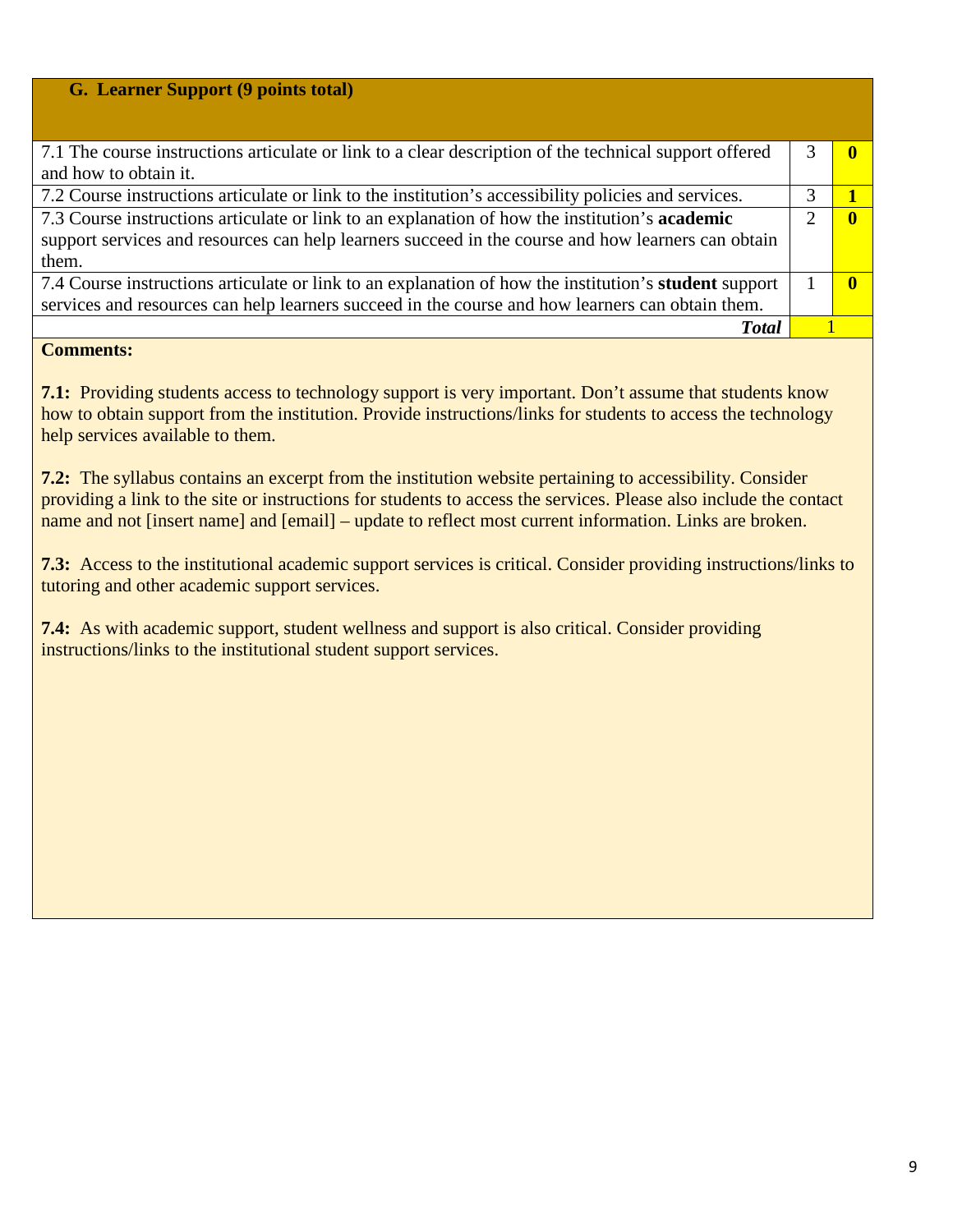| <b>Accessibility and Usability (12 points total)</b><br>H.                                      |    |              |
|-------------------------------------------------------------------------------------------------|----|--------------|
|                                                                                                 |    |              |
| 8.1 Course navigation facilitates ease of use.                                                  |    |              |
| 8.2 Information is provided about the accessibility of all technologies required in the course. | 3  |              |
| 8.3 The course provides alternative means of access to course materials in formats that meet    | 2  | $\mathbf{0}$ |
| the needs of diverse learners.                                                                  |    |              |
| 8.4 The course design facilitates readability.                                                  |    |              |
| 8.5 Course multimedia facilitate ease of use.                                                   | 2  |              |
| <b>Total</b>                                                                                    | 10 |              |

8**.1:** Make sure navigation is easy and intuitive (minimum clicks to reach destination). – This is assumed.

**8.2:** If students must download/install technology other than the LMS, make sure clear instructions are provided. - Assumed

**8.3:** Text files, audio files, video files. Consider multiple delivery systems for course materials. The Americans with Disabilities Act requires institutions to make accommodations for student who identify as having a disability. Work closely with your institution's office for disability services to identify resources to assist in making your course ADA compliant. The Reviewer understands that due to the nature of this course, creating accessible accommodations to someone with a disability may be difficult to do however, required. Taking a look at the learning outcomes and the lab projects, please consider finding solutions for students who are blind or deaf. Creating videos or other instructional materials other than the Lab Manual will need to be completed. Verify your course is accessible by using a screen reader like JAWS, a free download.

**8.4:** Pay special attention to fonts, text color, and background color. Most learning management systems have a default appearance that is ADA compliant. Also, be aware that screen reader software will not recognize bold or italicized fonts. Check with your office of disability services before changing the appearance of your course. Also, note that the course syllabus was not compliant. Try to avoid bold and use tables for screen readers.

**8.5:** If possible, embed the media player in the page to assure ease of access. Reduce the instances of outside links to multimedia.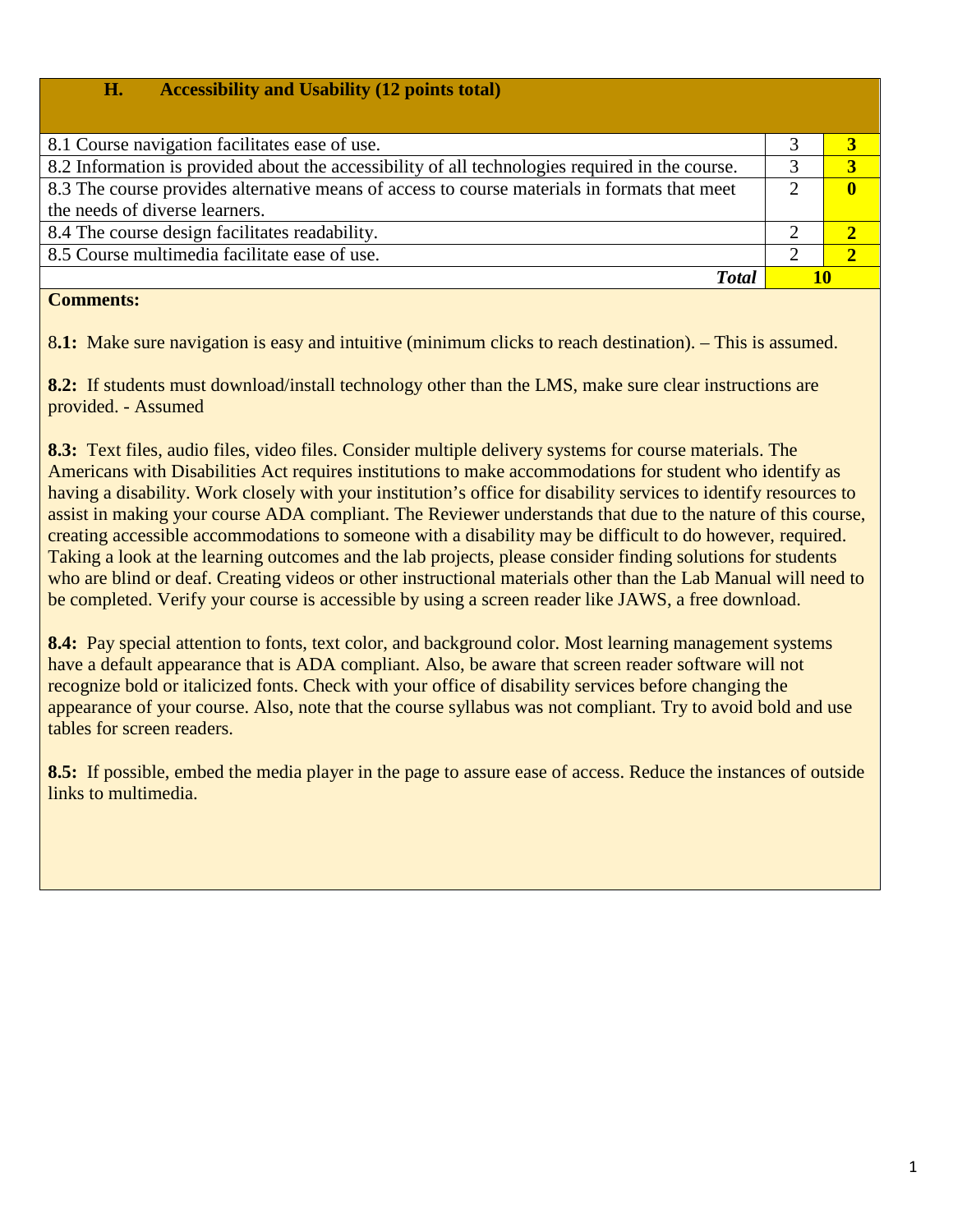# **Part II: Employment Data**

# **Stakeholder Involvement and Employment Opportunities**

Items Reviewed include:

- Internships, Job Shadowing Opportunities that exist with the outcomes and objectives with this course.
- Employment opportunities for these skills.
- Outcomes/Objectives are current and relate to job market.

# **Findings include:**

Please refer to the SME report.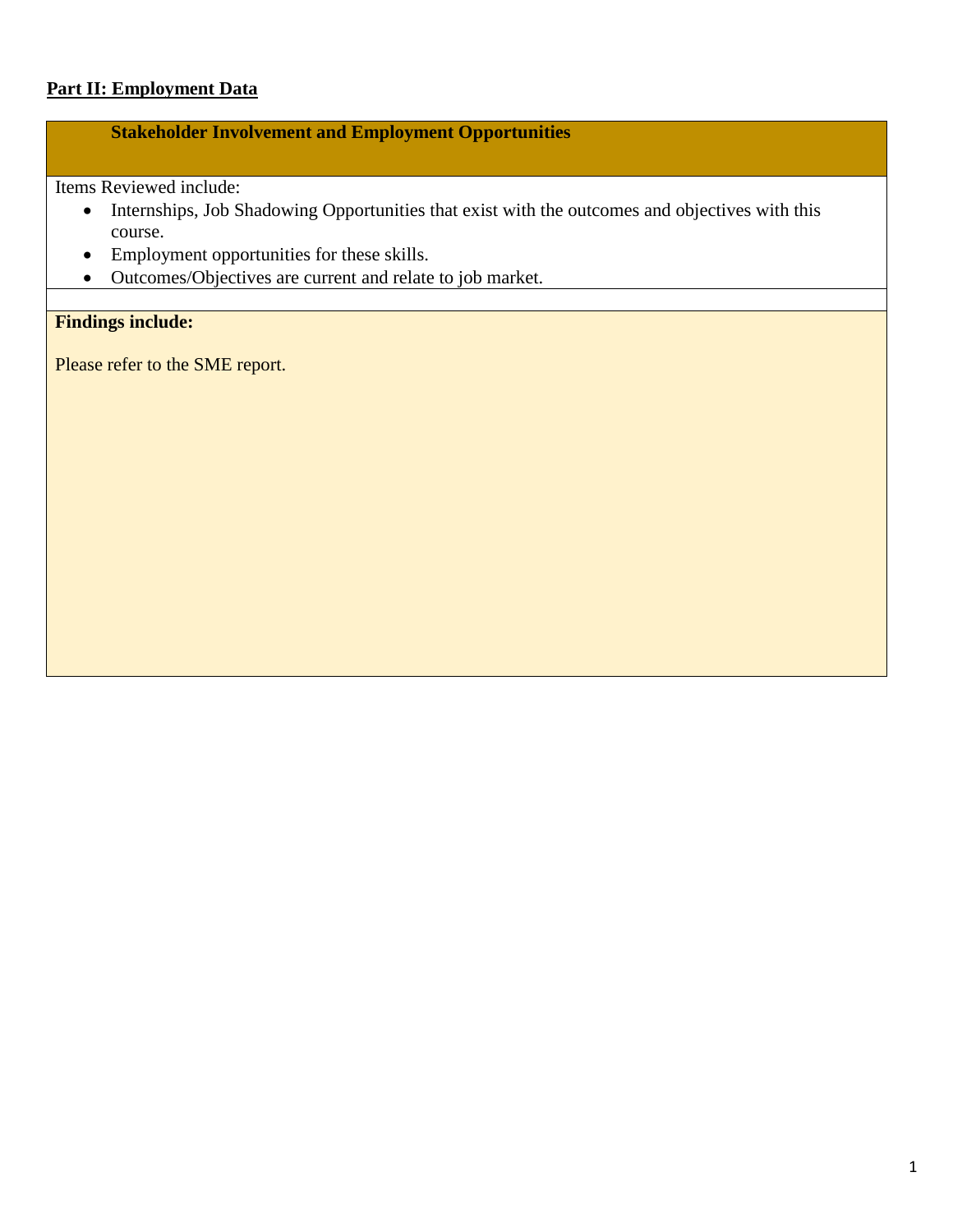Items Reviewed include:

- All course materials presented in Creative Commons?
- Creative Common license (including graphic) is represented on course materials.

# **Findings include:**

Creative commons logo and licensure found.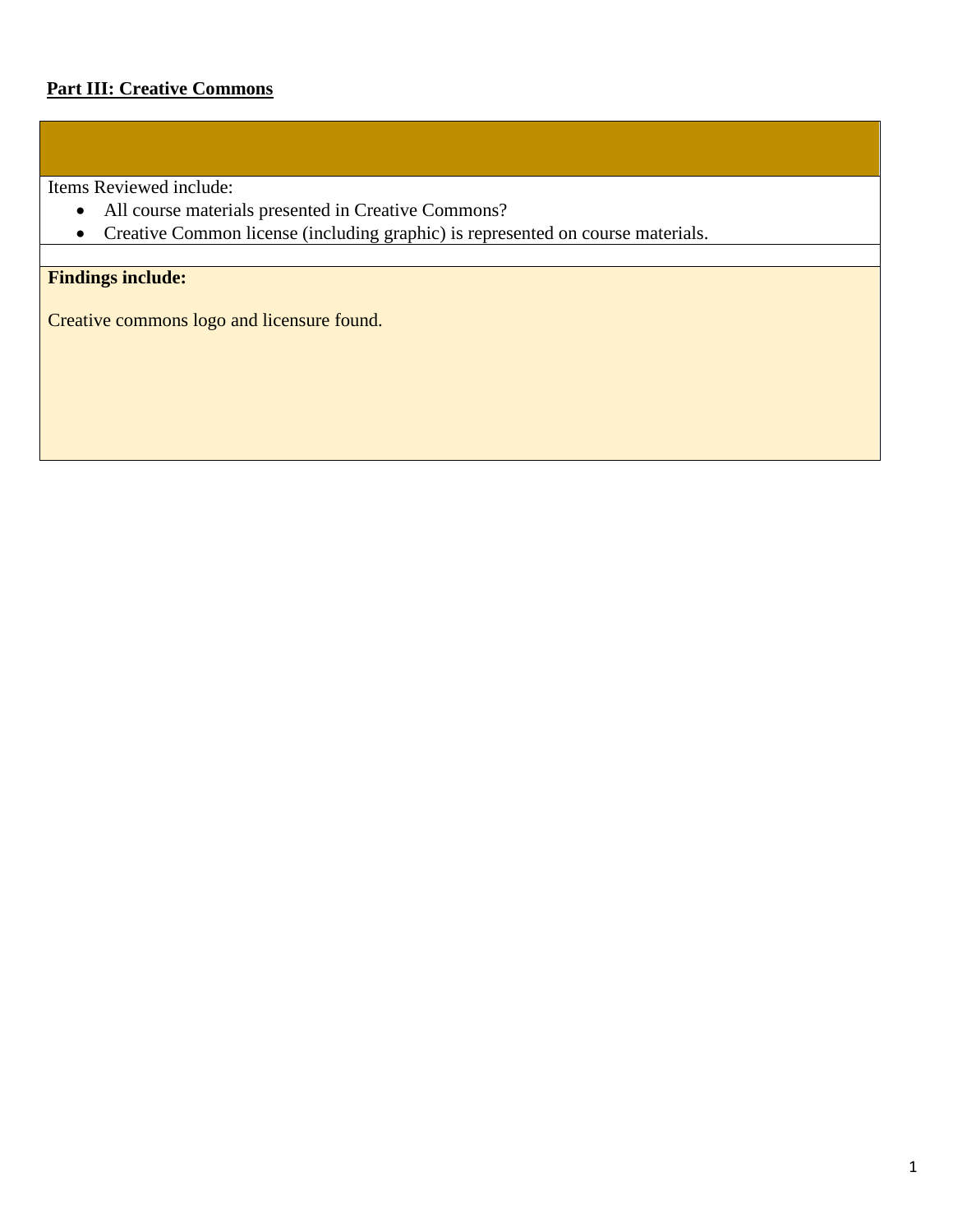| <b>Course:</b>      | KVCC: ETC245                    |
|---------------------|---------------------------------|
| <b>Course Name:</b> | <b>Network Applications Lab</b> |
| <b>Reviewed by:</b> | Anna J. Catterson, Ph.D.        |
| Date:               | February 13, 2017               |

#### **Background**

Funded by a \$13 million grant from the U.S. Department of Labor, *Maine is IT!* is building new educational and career pathways in information technology at all seven of Maine's community colleges. The programs funded by the grant are designed to support Maine workers eligible for the Trade Adjustment Assistance (TAA) program, un/underemployed adults, and workforce needs in Maine's growing IT sector. They have been built to serve individuals with a range of experience, from those interested in gaining basic IT skills to IT professionals looking to advance their careers through new industry certifications.

#### **Overall Remarks and Reviewer Summary**

In reviewing ETC245, several processes and data collections tools were noted and identified. This reviewer took in account the Dynamic Skills Audit conducted in 2014-2015. Both qualitative and quantitative data was identified in the report that provides the key elements:

1. Career opportunities do exist within 50 miles of KVCC for graduates from an AAS in Information Technology or those completing a certificate program. It was also found by this reviewer that the skills mastered in ETC245 relate to specific job openings. More than 10 jobs were located near Augusta, Maine, a 31-minute drive from KVCC campus. Jobs posted that directly relate to ETC245 include:

#### • **Information Security Analyst, Maine Public Employees Retirement System**

- o Knowledge of commonly-used concepts and data security procedures used within Information Technology.
- o Knowledge of NIST 800 series of cybersecurity best practices and frameworks.
- o Knowledge of Security Information and Event Management (SIEM) log analysis and event detection.
- o Knowledge of computer operating system architecture and management information system.
- o Knowledge of computer networking and data communication.
- o Ability to prepare and test data security programs.
- o Demonstrated understanding of business procedures.
- o Strong interpersonal skills and the ability to focus on the Guiding Principles when engaging others.
- o Demonstrated excellent analytical/critical thinking, problem-solving/decision making and troubleshooting skills.
- o Ability to utilize internet knowledge bases and other resources to preform research.
- o Ability to stay abreast of security industry activity including recent breaches and preventative techniques.
- o Knowledge of change management principles and the ability to effectively introduce change positively within the work environment.
- o Ability to establish and maintain effective working relationships with management, vendors, and other technical and non-technical peers.
- o Ability to effectively conduct meetings.
- o Ability to communicate effectively orally and in writing.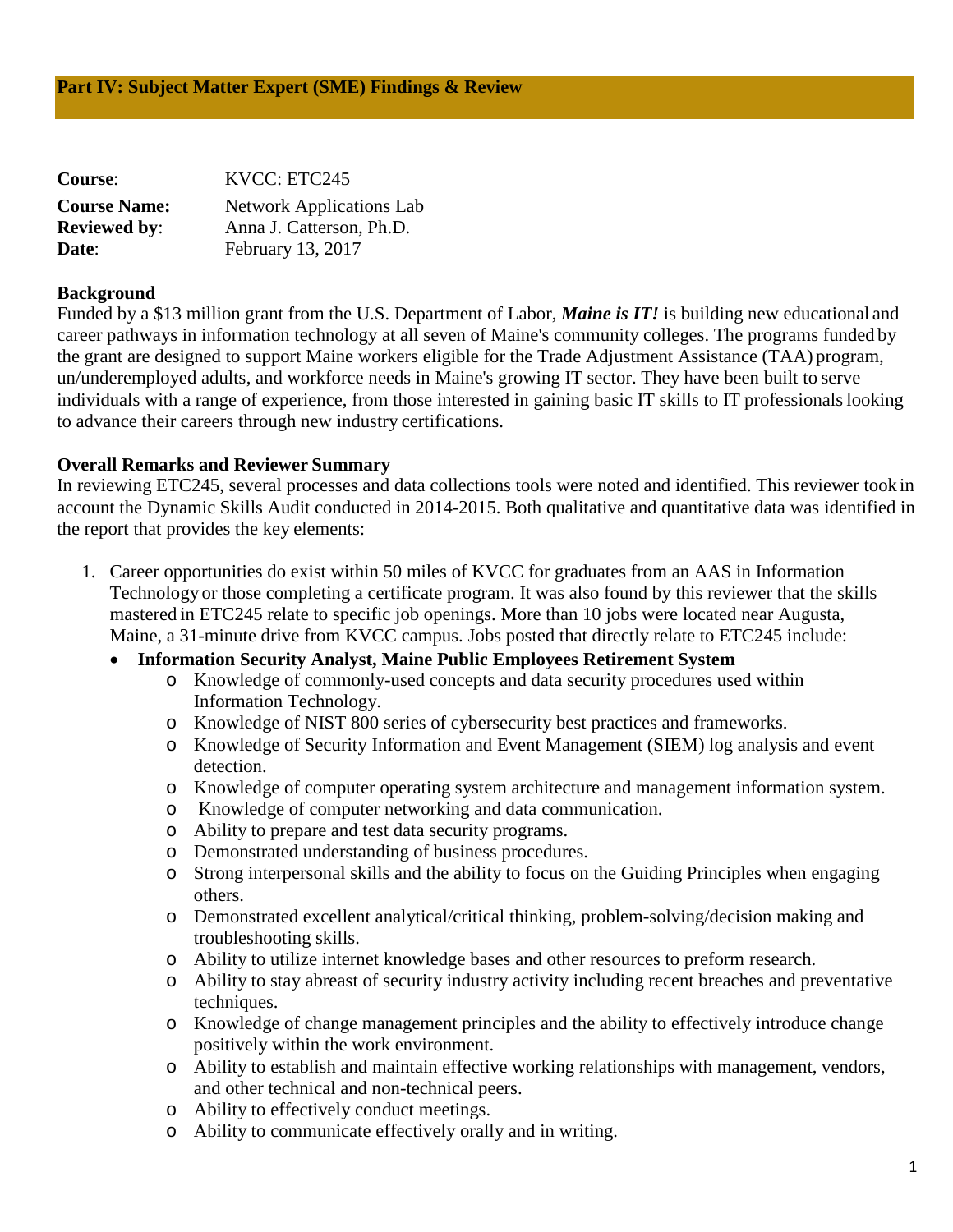- o Ability to present information to a diverse audience in a clear and professional manner.
- o Ability to work independently, as well as part of a team.
- **Technical Customer Support Consultant – DVMax; IDEXX Laboratories, Inc.**
	- o Possess excellent verbal and written communication skills
	- o Be able to type 60 WPM
	- o Be detail oriented, including the ability to understand a client's needs and issues and translate them into a clear, legible format.
	- o Have a good understanding of both Windows and Macintosh computer hardware and operating systems.
	- o Have solid foundation in the use of Microsoft Office applications including Word, Excel, and PowerPoint is needed.
	- o Have strong troubleshooting skills.
	- o Have an aptitude for learning new software and features through manuals, the Internet, trial-anderror, and internal resources.
	- o Have a genuine interest in new technology, and the products we currently offer.
	- o Have an overall knowledge of the veterinary profession and business management in general would be advantageous to someone in this position.
- **Client Systems Administrator, Vermont Energy Investment Corporation (VEIC)**
	- o Strong personal commitment to the mission, vision, goals and values of VEIC.
		- o Associate's degree in, management of information systems, computer science or a combination of education and experiences from which comparable knowledge and skills are acquired.
		- o 4 years of experience managing client systems or a combination of education and experience from which comparable knowledge and skills are acquired.
		- o Proficiency with Microsoft System Center Configuration Manager, Active Directory and Group Policy are required.
		- o Extremely strong analytical and troubleshooting skills.
		- o Strong interpersonal skills, written and oral communication skills and customer service approach.
		- o Operational knowledge of Windows operating system deployment, desktop and laptop hardware/drivers, and 1 or more scripting languages, PowerShell preferred.
		- o Proficiency with word processing, spreadsheet and database software.
		- o Demonstrated ability to be organized, detail-oriented, accurate, and able to handle multiple tasks and competing priorities in a dynamic and fast paced environment.

The reviewer suggests consideration of additional written and oral communication assessments in the ETC245 course. While this particular course is a lab course, only, it is still best practice to correlate some outcomes with group work and collaborative efforts. Strong interpersonal skills, written and oral communication skills with customer service approach is desired for this specific career path. It is recommended to include some soft skills into this lab course.

The Dynamic Skills Audit outlined the following process, which this reviewer took into consideration when compiling this the formal SME report:

- 1. Local industry needs were assessed through the program Advisory Board. Minutes from those Advisory Board meetings were reviewed and suggestions from the partnerships were adopted into thissummary.
- 2. Burning Glass data was reviewed to identify themes and trends in the current job market. TheBurning Glass report helped identify skills demanded by employers to curriculum outcomes and learning objectives. Again, the Advisory Board committee has identified key soft skills that should be incorporated into the assessments and/or course outcomes and should also be a considered as a direct tie to the program outcomes.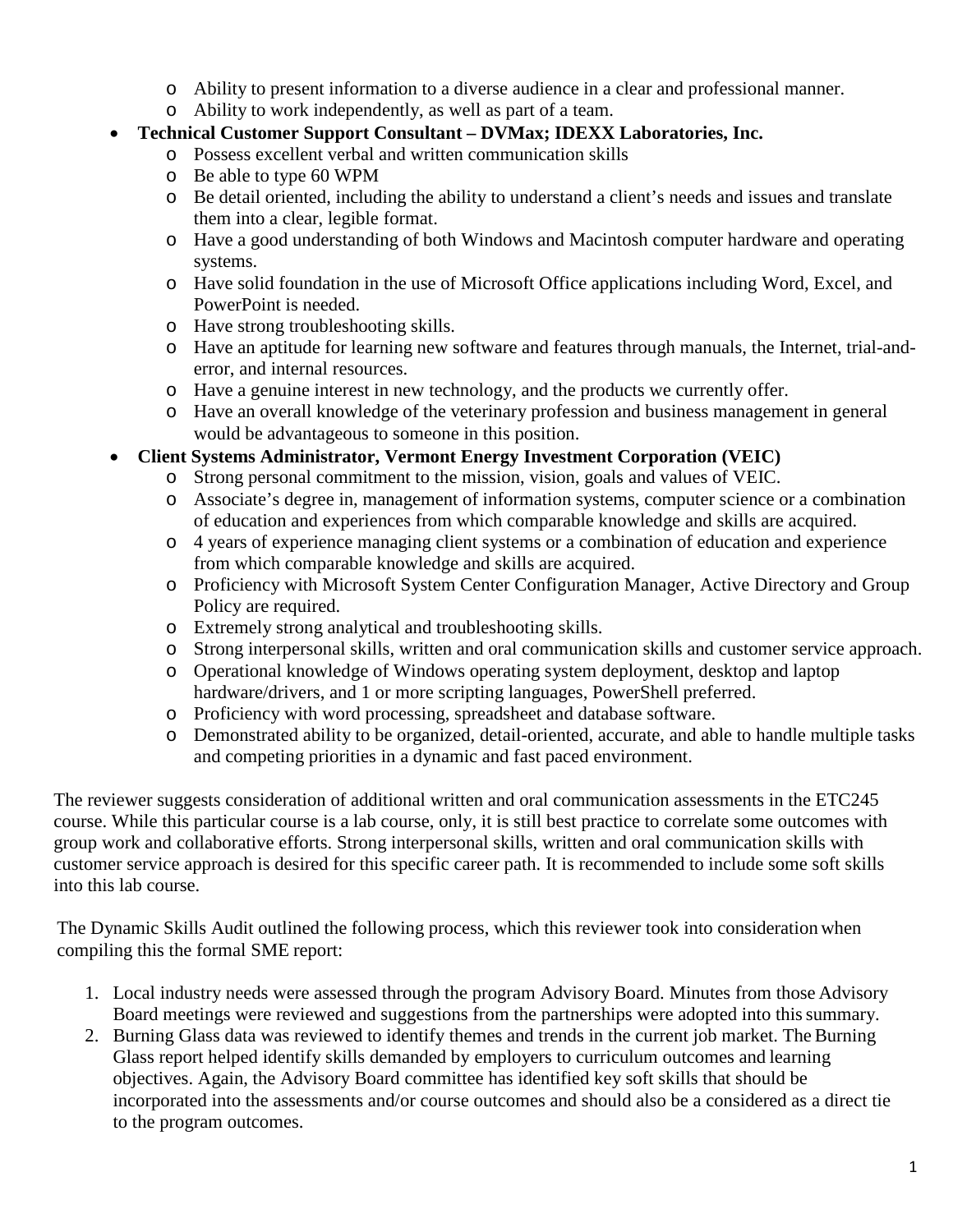#### **A. Program and Course Overview and Objectives**

Items Reviewed include:

- Dynamic Skills Audit Summary Report (Academic Years 2014-2015)
- Burning Glass Labor Market Data reports (Compilation)
- Advisory Board Minutes

# **Findings include:**

The ETC245 course learning outcomes and objectives are clear and measurable. Action verbs start each student learning outcome and application of several technologies can be measured.

The industry sector for ETC245 has been categorized as: *541519 Other computer related services*. (See: [https://www.census.gov/svsd/www/services/sas/sas\\_summary/54summary.htm#sectordescription\)](https://www.census.gov/svsd/www/services/sas/sas_summary/54summary.htm#sectordescription) The reviewer finds that this classification is correct.

Those completing this course would enter the Bureau of Labor Statistics occupation classification of *15-1152 Computer Network Support Specialist.* (See: <https://www.bls.gov/soc/2010/soc151152.htm> ) This is defined as: Analyze, test, troubleshoot, and evaluate existing network systems, such as local area network (LAN), wide area network (WAN), and Internet systems or a segment of a network system. Perform network maintenance to ensure networks operate correctly with minimal interruption. Excludes "Network and Computer Systems Administrators" (15-1142) and "Computer Network Architects" (15-1143).

The NCES CIP (Classification of Instructional Programs) is referenced as: 11.0901: Computer Systems Networking and Telecommunications. A program that focuses on the design, implementation, and management of linked systems of computers, peripherals, and associated software to maximize efficiency and productivity, and that prepares individuals to function as network specialists and managers at various levels. Includes instruction in operating systems and applications; systems design and analysis; networking theory and solutions; types of networks; network management and control; network and flow optimization; security; configuring; and troubleshooting*.* (See:

<https://nces.ed.gov/ipeds/cipcode/cipdetail.aspx?y=55&cipid=87259> )

This course was designed for 1<sup>st</sup>-year community college students or equivalent. Some course pre-requisites include Computer Technology Fundamentals and Data Communication Systems.

Specific review standards are listed in the table referenced below: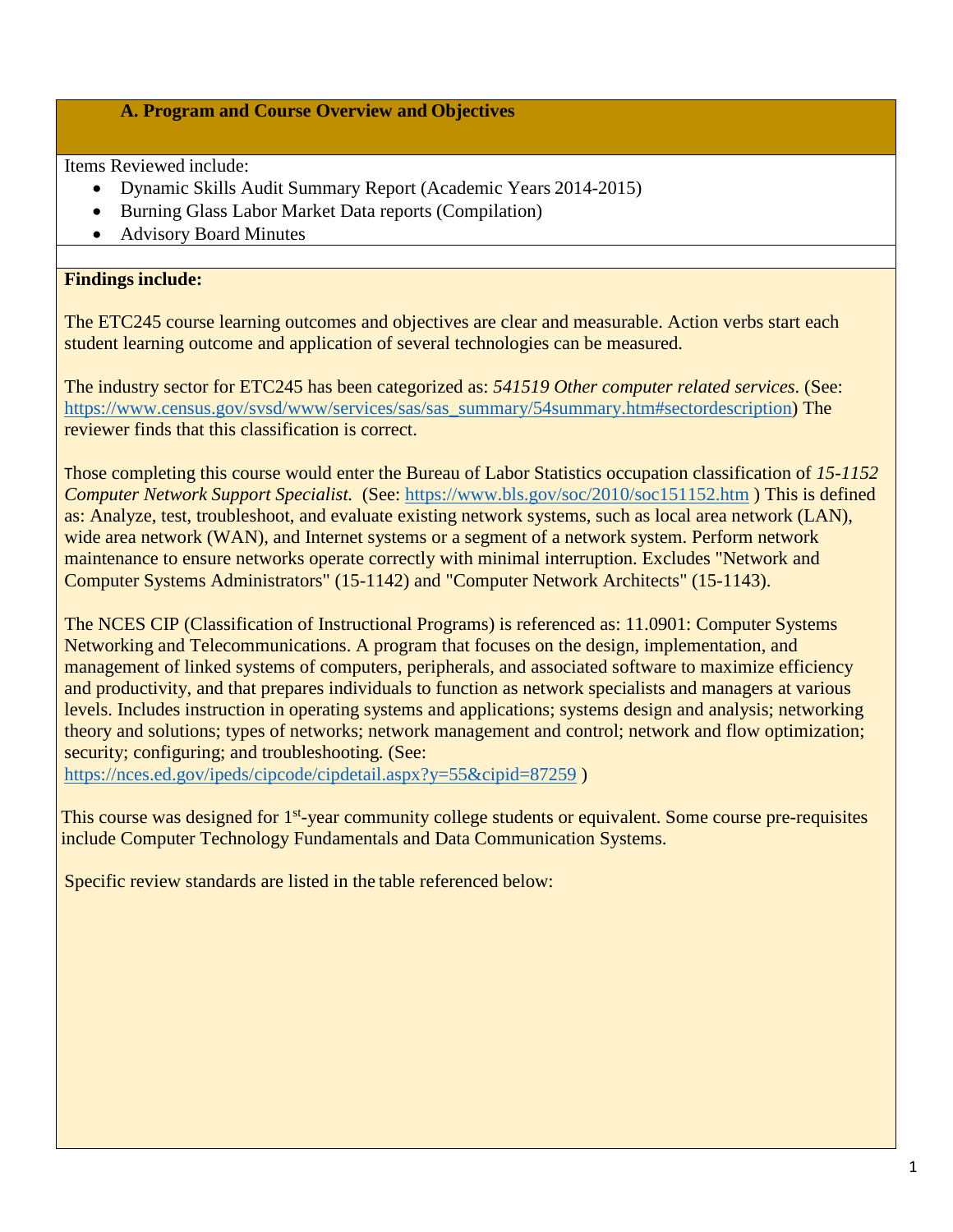| <b>Standard Reviewed</b>                                                                                                        | N/A | Satisfactory | <b>Not Satisfactory</b> |
|---------------------------------------------------------------------------------------------------------------------------------|-----|--------------|-------------------------|
| A.1 The learning outcomes are clearly stated and mapped to<br>specific objectives and/or assignments.                           |     | X            |                         |
| A.2 Prerequisites and/or any required competencies are<br>clearly stated.                                                       |     | X            |                         |
| A.3 Learning objectives for each course describe outcomes<br>that are measurable.                                               |     | X            |                         |
| A.4 Learning objectives are appropriately designed for the<br>level of each of the course.                                      |     | X            |                         |
| A.5 Instruction, activities, and assignments in courses are<br>scaffolded from course to course, and throughout the<br>program. |     |              | X                       |

A.1– ETC245 has clear, measurable outcomes that are measurable. Reviewer recommends matching each lab to a student learning outcome for assessment purposes.

- A.2 Yes, pre-requisites are clearly stated.
- A.3 Course outcomes are measurable.
- A.4 Learning objectives are appropriate for an introductory course.

A.5 – Reviewer noted that there was little variety in this course and suggests adding some variety to the lab including soft skill integration. It was also unknown, based from the syllabus, how the lab projects scaffold from project to project and from course to course. It would be helpful to have each of the labs with their due dates and how they connect to the student learning outcomes documented in the syllabus.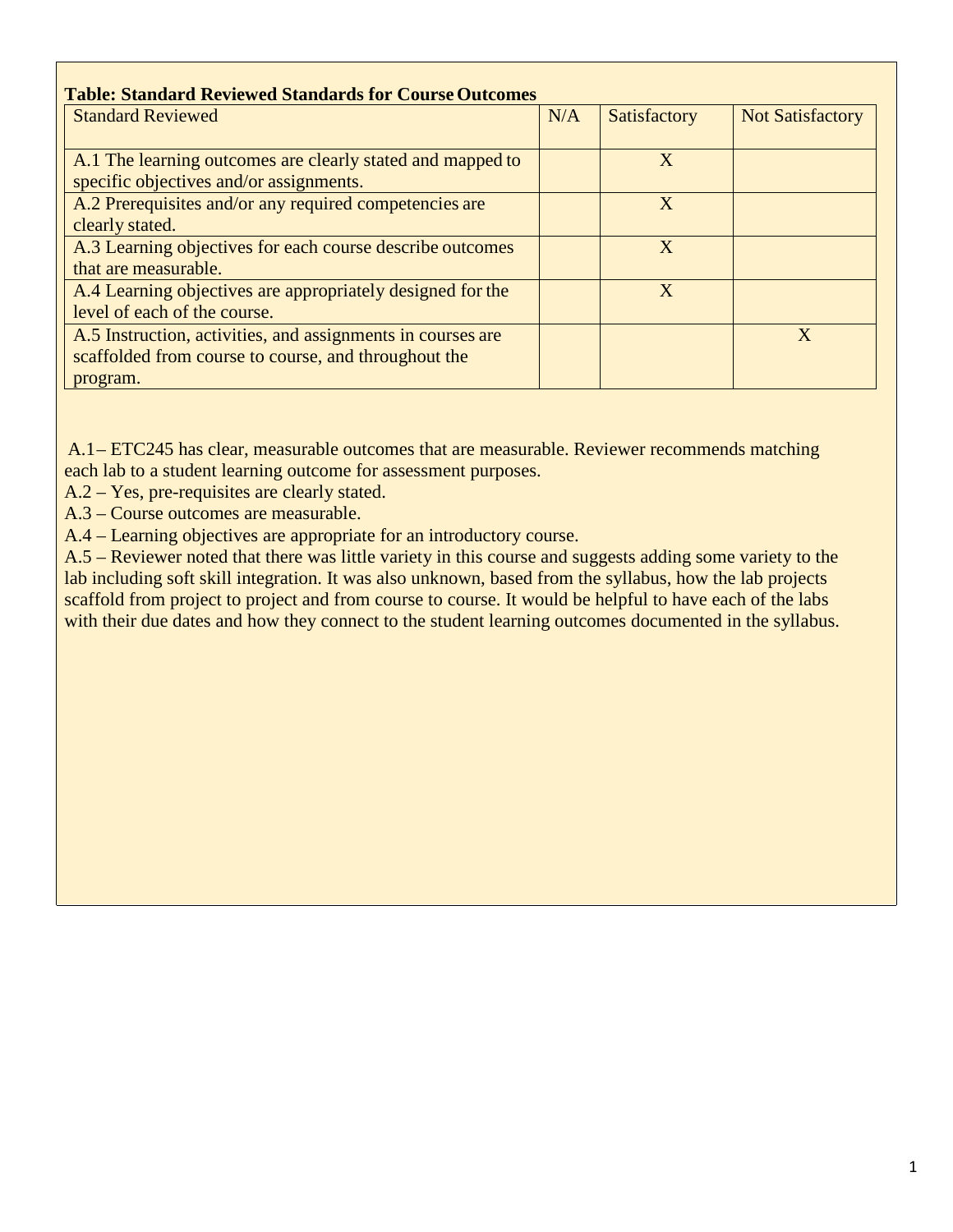# **B. Relevancy**

Items Reviewed include:

- Dynamic Skills Audit Summary Report (Academic Years 2014-2015)
- Burning Glass Labor Market Data reports (Compilation)
- Advisory Board Minutes

# **Findings include:**

Course competencies are relevant to students, industry, and employers. Strong evidence was found in the Dynamic Skills Audit Summary Report. Direct ties were found through interviews with stakeholders and in Advisory Board minutes.

The table that follows is a clear matrix of how the course outcomes are relevant to students, industry, and employers:

# **Table: Matrix of evidence-based skills mapped to students, industry, andemployers**

| <b>Standard Reviewed</b>                                                 | N | <b>Satisfactor</b> | <b>Not</b>   |
|--------------------------------------------------------------------------|---|--------------------|--------------|
|                                                                          | A |                    | Satisfactory |
| B.1 Course competencies represent industry's expectation                 |   | X                  |              |
| of the overarching knowledge, skills, and abilities that 1 <sup>st</sup> |   |                    |              |
| year college students should possess.                                    |   |                    |              |
| B.2 Core course competencies are relevant to <b>industry</b>             |   | $\mathbf{X}$       |              |
| and employers.                                                           |   |                    |              |
| B.3 Instruction, activities, and assignment in                           |   | X                  |              |
| individual courses are relevant and engaging to                          |   |                    |              |
|                                                                          |   |                    |              |

B.1 - Course objectives align with industry expectations at the appropriate skill level. Specific jobs found that relate directly to student learning outcomes.

B.2 - Core competencies are relevant to industry and employers, as verified using the Burning Glass labor market data [\(http://burning-glass.com/research/coding-skills/\)](http://burning-glass.com/research/coding-skills/) and the Dynamic Skills Audit Summary. Student learning objectives align with the competencies expected of the networking field. Several state jobs were found by the Reviewer as of 2/13/1017, it is suggested to articulate partnerships with the State of Maine allowing for direct internships or job shadowing opportunities. This will help build the soft skills that were deemed an important trait by the Advisory Board AS WELL AS the jobs found. Direct language from the jobs required strong interpersonal skills which includes both written and oral communication. Reviewer suggests including these skills directly into this course (noted that this is a lab only course, however, collaborative efforts could be adopted and should be considered). B.3 - Activities and instruction defined in the course table of contents are engaging, however, learners need to know what type of engagement and interaction will be expected of them. It is best practice to place this into the course syllabus.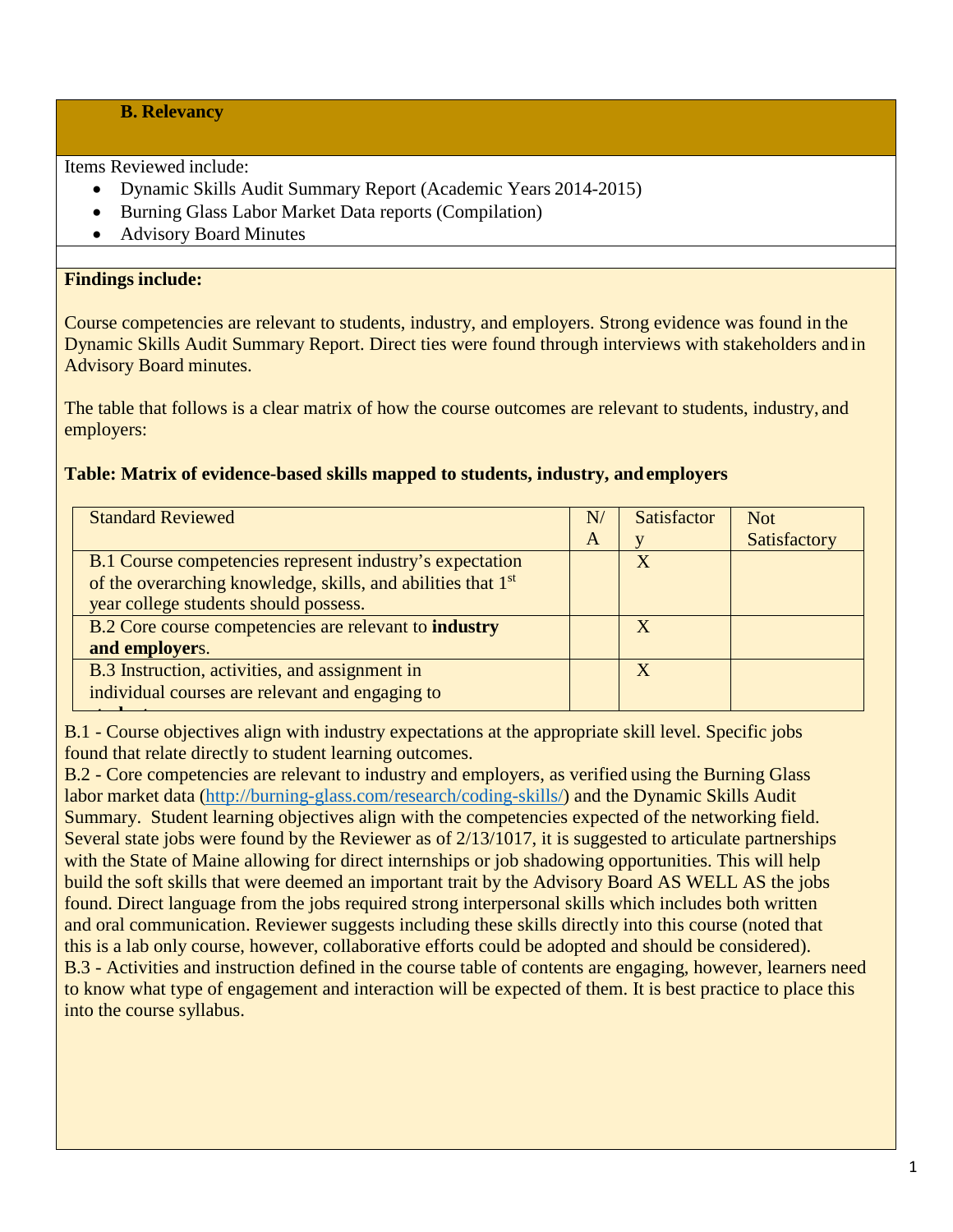### **C. Resources & Materials**

Items Reviewed include:

- Dynamic Skills Audit Summary Report (Academic Years 2014-2015)
- Burning Glass Labor Market Data reports (Compilation)
- Advisory Board Minutes

#### **Findings include:**

Textbook contents aligned with course objectives, although the learning activities listed in the syllabus were not described or correlated with unit-level objectives. The Lab manual is current and is used 100% of the time for lab activities. There are several OER resources that could be included for students (Open Educational Resources). The Reviewer recommends including some open-source material for students to rely on in ADDITION to the lab manual. Microsoft has some great resources as well that are free and could be included in the syllabus as OPTIONAL MATERIALS.

#### **Table: Instructional materials and their direct link to course outcomes**

| <b>Standard Reviewed</b>                                   | N/A | Satisfactory | <b>Not</b>   |
|------------------------------------------------------------|-----|--------------|--------------|
|                                                            |     |              | Satisfactory |
| C.1 The instructional materials contribute to the          |     | X            |              |
| achievement of the stated course learning objectives.      |     |              |              |
| C.2 The purpose of the instructional materials is          |     |              |              |
| clearly explained.                                         |     |              |              |
| C.3 The instructional materials present a variety          |     |              | $\mathbf X$  |
| of perspectives and approaches on the course               |     |              |              |
| C.4 The instructional materials are appropriately designed |     | $\mathbf X$  |              |
| for the level of the course.                               |     |              |              |

C.1 – The topics covered with the course materials clearly align with course learning objectives. The Lab Manual was a good selection for this course. It is suggested (from above) to include OER content. C.2 – Explanations of lab projects should be included in the course syllabus. Reviewer noted in this review that a table with due dates and alignment to student learning outcomes should be considered. C.3 –The technology content varies throughout the course; however, the main pattern of instruction is constant. Reviewer suggests varied approaches to this lab course and encourages group work. C.4 – Because the materials align with appropriate course outcomes, they are a good fit for the level of course.